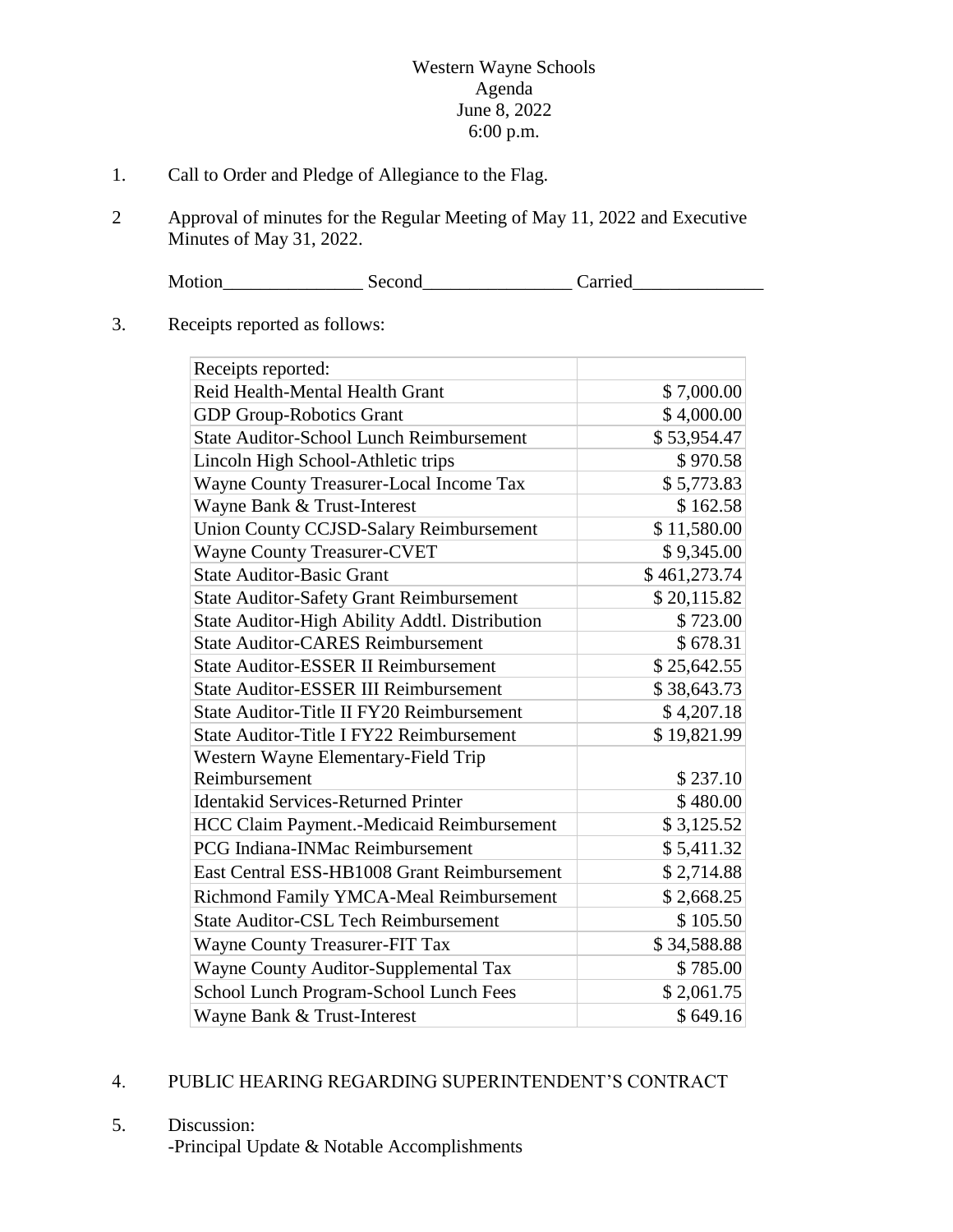| 6.  | Consider Action to Approve Return-To-School Plan for the 2022-2023 School Year.                                                                                                                                                                                                                                                                                                                                                                                                                                                                                                                                                                                                                                                                                                                                                                                                                                                                                     |  |  |  |  |
|-----|---------------------------------------------------------------------------------------------------------------------------------------------------------------------------------------------------------------------------------------------------------------------------------------------------------------------------------------------------------------------------------------------------------------------------------------------------------------------------------------------------------------------------------------------------------------------------------------------------------------------------------------------------------------------------------------------------------------------------------------------------------------------------------------------------------------------------------------------------------------------------------------------------------------------------------------------------------------------|--|--|--|--|
|     |                                                                                                                                                                                                                                                                                                                                                                                                                                                                                                                                                                                                                                                                                                                                                                                                                                                                                                                                                                     |  |  |  |  |
| 7.  | Consider action to approve Communities in Schools Agreement for the 2022-2023 School Year.                                                                                                                                                                                                                                                                                                                                                                                                                                                                                                                                                                                                                                                                                                                                                                                                                                                                          |  |  |  |  |
|     |                                                                                                                                                                                                                                                                                                                                                                                                                                                                                                                                                                                                                                                                                                                                                                                                                                                                                                                                                                     |  |  |  |  |
| 8.  | Consider action to approve new certified teaching position(s).<br>Special Education Coordinator / Preschool Coordinator<br>Alternative School Teacher / Weightlifting Physical Education Teacher                                                                                                                                                                                                                                                                                                                                                                                                                                                                                                                                                                                                                                                                                                                                                                    |  |  |  |  |
|     |                                                                                                                                                                                                                                                                                                                                                                                                                                                                                                                                                                                                                                                                                                                                                                                                                                                                                                                                                                     |  |  |  |  |
| 9.  | Consider action to approve Western Wayne Elementary Schools Textbook Rental Fees for the<br>2022-2023 School Year.                                                                                                                                                                                                                                                                                                                                                                                                                                                                                                                                                                                                                                                                                                                                                                                                                                                  |  |  |  |  |
|     |                                                                                                                                                                                                                                                                                                                                                                                                                                                                                                                                                                                                                                                                                                                                                                                                                                                                                                                                                                     |  |  |  |  |
| 10. | Consider Action to Establish Building Capacity Level and Application Deadline for Transfer<br>Students.                                                                                                                                                                                                                                                                                                                                                                                                                                                                                                                                                                                                                                                                                                                                                                                                                                                             |  |  |  |  |
|     |                                                                                                                                                                                                                                                                                                                                                                                                                                                                                                                                                                                                                                                                                                                                                                                                                                                                                                                                                                     |  |  |  |  |
| 11. | Consider action to approve Resolution #5-2022 Authorization Reduction.                                                                                                                                                                                                                                                                                                                                                                                                                                                                                                                                                                                                                                                                                                                                                                                                                                                                                              |  |  |  |  |
|     |                                                                                                                                                                                                                                                                                                                                                                                                                                                                                                                                                                                                                                                                                                                                                                                                                                                                                                                                                                     |  |  |  |  |
| 12. | Consider action to Grant Permission to Advertise the 2023 Budget.                                                                                                                                                                                                                                                                                                                                                                                                                                                                                                                                                                                                                                                                                                                                                                                                                                                                                                   |  |  |  |  |
|     |                                                                                                                                                                                                                                                                                                                                                                                                                                                                                                                                                                                                                                                                                                                                                                                                                                                                                                                                                                     |  |  |  |  |
| 13. | Personnel:                                                                                                                                                                                                                                                                                                                                                                                                                                                                                                                                                                                                                                                                                                                                                                                                                                                                                                                                                          |  |  |  |  |
|     | <b>Hires</b><br><b>Yvonne Swafford</b><br>Special Education Coordinator / Preschool Coordinator<br><b>Dustin Riley</b><br><b>MS/HS</b> Assistant Principal<br>Alt School/PE Teacher and Head Varsity Football Coach<br>Danny Capps<br>Angie Shute<br>3-5 grade Special Education Teacher<br>Diana Bell<br>Summer School Jump Start - 8 days<br><b>Tracy Vogelgesang</b><br>Summer School Jump Start - 8 days<br>Denise Estelle<br>Summer School Jump Start - 8 days<br>2 <sup>nd</sup> Grade Teacher for 2022-23<br>Christiane Blair<br>Summer Technology Intern \$10/hr<br><b>Bryson Adams</b><br><b>Color Guard Instructor</b><br><b>Harley Blevins</b><br>Dan Merkamp<br>Drill Writer<br><b>Band Consultant</b><br>Lindsay Schunk<br>Derek Schunk<br><b>Percussion Consultant</b><br><b>Brandon Wilson</b><br><b>Summer Automotive Staff</b><br><b>Chandler Wilson</b><br><b>Summer Automotive Staff</b><br>Jeremy Bane<br><b>High School Football Assistant</b> |  |  |  |  |